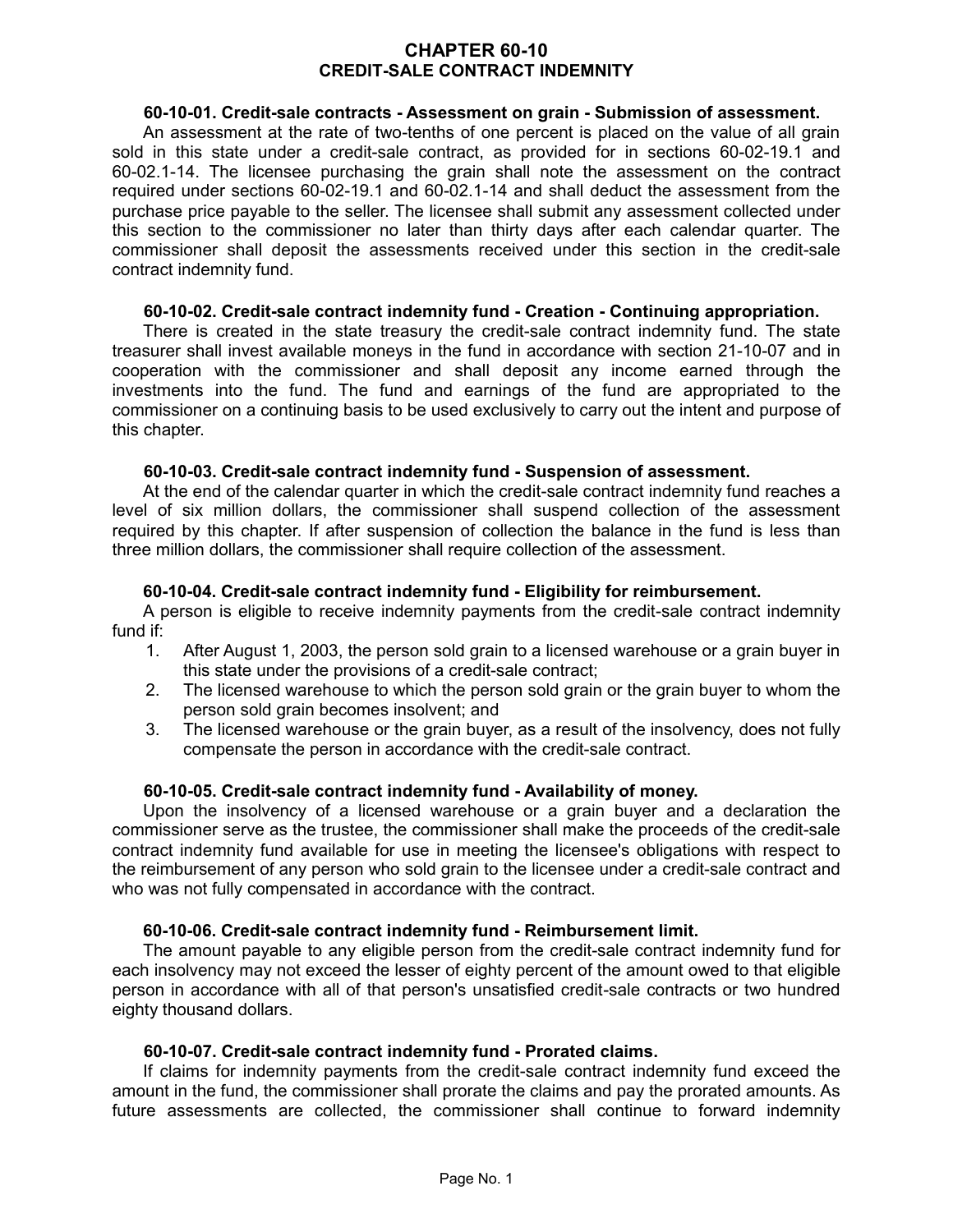payments to each eligible person until the person receives the maximum amount payable in accordance with this chapter.

## **60-10-08. Reimbursement for later insolvencies.**

The commissioner shall ensure all persons eligible for payment from the indemnity fund as a result of an insolvency are fully compensated to the extent permitted by this chapter before any payments from the indemnity fund are initiated as a result of a later insolvency. The chronological order of insolvencies is determined by the date the commissioner is appointed trustee under section 60-02.1-29 or 60-04-03.

### **60-10-09. Credit-sale contract indemnity fund - Reimbursement for administrative expenses.**

Any expense incurred by the commissioner in administrating the credit-sale contract indemnity must be reimbursed from the fund before any other claim for indemnity is paid.

# **60-10-10. Credit-sale contract indemnity fund assessment - Failure to collect assessment - Penalty.**

Any person who knowingly or intentionally refuses or fails to collect the assessment required under this chapter from producers or to submit any assessment collected from producers to the commissioner for deposit in the credit-sale contract indemnity fund is guilty of a class A misdemeanor.

# **60-10-11. Revocation and suspension.**

The commissioner may suspend or revoke the license of any licensee for cause upon notice and hearing for violation of this chapter.

#### **60-10-12. Cease and desist.**

If a person engages in an activity or practice that is contrary to this chapter or rules adopted by the commissioner, the commissioner, upon the commissioner's own motion without complaint and with or without a hearing, may order the person to cease and desist from the activity until further order of the commissioner. The order may include any corrective action up to and including license suspension. A cease and desist order must be accompanied by a notice of opportunity to be heard on the order within fifteen days of the issuance of the order.

#### **60-10-13. Claims.**

A claim concerning a grain buyer must be administered in a manner consistent with chapter 60-02.1. A claim concerning a state licensed grain warehouse must be administered in a manner consistent with chapter 60-04. A payment may not be made from the credit-sale contract indemnity fund for a claim based on losses resulting from the sale of grain to a person not licensed under chapter 60-02, chapter 60-02.1, or the United States Warehouse Act [Pub. L. 106-472; 114 Stat. 2061; 7 U.S.C. 241 et seq.].

# **60-10-14. Subrogation.**

Money paid from the credit-sale contract indemnity fund in satisfaction of a valid claim constitutes a debt obligation of the person against whom the claim was made. The commissioner may take action on behalf of the fund against a person to recover the amount of payment made, plus costs and attorney's fees. Any recovery for reimbursement to the fund must include interest computed at the weight average prime rate charged by the Bank of North Dakota. Upon payment of a claim from the credit-sale contract indemnity fund, the claimant shall subrogate the interest of the claimant, if any, to the commissioner in a cause of action against all parties, to the amount of the loss that the claimant was reimbursed by the fund.

# **60-10-15. Unlicensed facility-based grain buyer.**

Repealed by S.L. 2021, ch. 487, § 31.